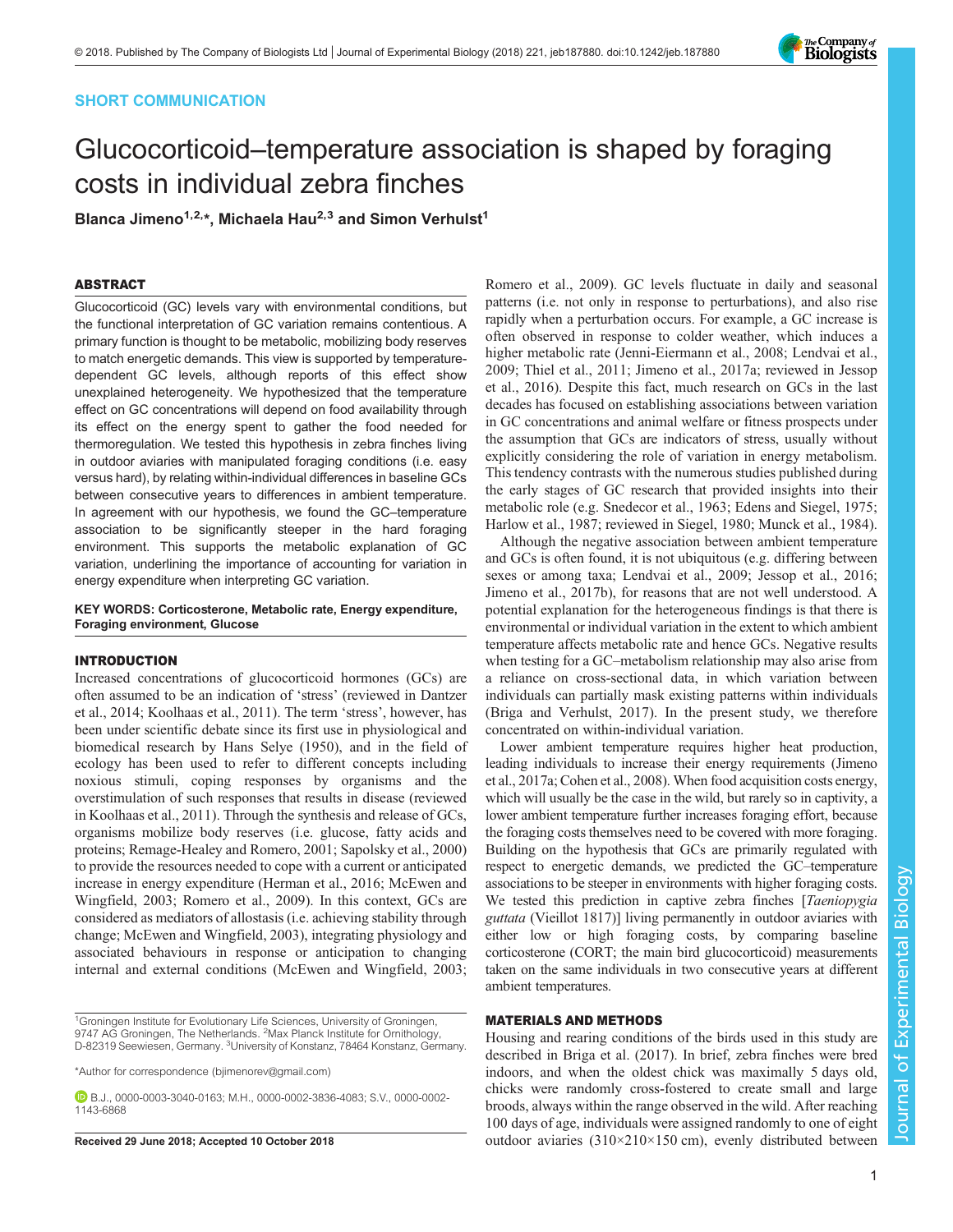easy and hard foraging environments. Each aviary contained 20–25 individuals of one sex, and an approximately equal number of birds reared in small and large broods.

The foraging manipulation is described in detail in [Koetsier and](#page-3-0) [Verhulst \(2011\)](#page-3-0). In brief, in each aviary, a food container with five holes on each side was suspended from the ceiling. In the easy foraging environment, food boxes had perches just below the holes, allowing the birds to perch while eating (low foraging costs). In the hard foraging environment, the perches were absent, forcing birds to remain in flight when obtaining food (high foraging costs). Birds could sustain themselves well in these conditions ([Koetsier and](#page-3-0) [Verhulst, 2011](#page-3-0)), but in the long run the manipulation shortened lifespan of birds reared in large broods, but not of birds reared in small broods ([Briga et al., 2017\)](#page-2-0). The foraging manipulation did not, on average, affect baseline corticosterone levels over all groups, but more complex patterns emerged in more detailed analyses [\(Jimeno et al., 2017b](#page-3-0)).

Ambient temperature at the aviaries was recorded each hour (HOBO, Onset Computer Corporation). Following [Jimeno et al.](#page-3-0) [\(2017b\),](#page-3-0) for temperature we used the average ambient temperature during the hour prior to sampling.

Blood samples were collected in May 2014 and May 2015, always within 2 min of entering the aviary, in the context of the study described in [Jimeno et al. \(2017b\).](#page-3-0) Samples were taken from the brachial vein, collected in heparinized microcapillary tubes and stored on ice until centrifugation. Plasma was separated from all samples and stored at  $-20$ °C until analysed.

Plasma CORT concentrations were determined using an enzyme immunoassay kit (ADI-900-097, ENZO Life Sciences, Lausen, Switzerland), following previously established protocols [\(Jimeno](#page-3-0) [et al., 2017b](#page-3-0)). In brief, aliquots of 10 μl along with a buffer blank and two positive controls (at 20 ng ml−<sup>1</sup> ) were extracted twice with diethylether and redissolved in 280 μl assay buffer after evaporation. On the next day, two 100 μl duplicates of each sample were added to an assay plate and taken through the assay. Buffer blanks were at or below the assay's lower detection limit  $(27 \text{ pg ml}^{-1})$ . Samples with coefficients of variation higher than 20% were re-assayed. Final hormone concentrations were corrected for average loss of sample during extraction in our laboratory (i.e. 15%).

To test our hypothesis, we applied model selection using the Akaike information criterion corrected for small sample size (AICc; [Burnham and Anderson, 2004](#page-3-0)). Difference in corticosterone (2015– 2014) was the dependent variable, and the model representing our hypothesis contained temperature difference (2015–2014), foraging treatment and their interaction. The alternative models we considered are listed in Table 1. Statistical analyses were performed using R version 3.2.2 ([https://www.r-project.org/\)](https://www.r-project.org/) with the function 'lm' in the R package nlme ([http://cran.r-project.org/](http://cran.r-project.org/package=nlme) [package=nlme\)](http://cran.r-project.org/package=nlme), and the functions 'dredge' and 'r.squaredGLMM' in the R package MuMIn ([https://cran.r-project.org/](https://cran.r-project.org/package=MuMIn) [package=MuMIn\)](https://cran.r-project.org/package=MuMIn). Logarithmic transformations were performed to normalize CORT; corticosterone change was calculated as the difference between lnCORT2015 and lnCORT2014.

We previously showed that being reared in a small or large brood had no effect on the association between ambient temperature and corticosterone ([Jimeno et al., 2017b\)](#page-3-0). Analyses on the present dataset confirmed this result, and therefore we do not report the effects of the brood size manipulation in the present analyses.

All methods and experimental procedures were carried out under the approval of the Animal Experimentation Ethical Committee of the University of Groningen, licence 5150E, and in accordance with the approved guidelines.

## RESULTS AND DISCUSSION

CORT difference in response to a temperature difference was known for 49 individuals that were sampled in both years ([Fig. S1;](http://jeb.biologists.org/lookup/doi/10.1242/jeb.187880.supplemental) 28 in the easy and 21 in the hard foraging environment; 27 females and 22 males). In agreement with our prediction, the model that best explained the within-individual change in CORT concentrations (i.e. lowest AICc) included temperature difference, foraging treatment and their interaction (Table 1), while the next best model  $(\Delta AICc=+1.25)$  was similar except for the addition of sex as a main effect. Thus, between-year differences in ambient temperature were associated with differences in CORT, and this association was affected by foraging treatment, with birds living in the energetically more demanding environment showing a steeper slope [\(Fig. 1\)](#page-2-0). The effect of temperature differences on CORT differences did not differ between the sexes; i.e. including the

## Table 1. Within-individual differences in zebra finch plasma corticosterone concentrations in relation to temperature differences and foraging treatment

|                                                                                 | Estimate | s.e.  | d.f.        | F     | P      |  |
|---------------------------------------------------------------------------------|----------|-------|-------------|-------|--------|--|
| Intercept                                                                       | $-0.023$ | 0.136 |             |       |        |  |
| Temperature (difference)                                                        | 0.031    | 0.017 | 1,45        | 11.42 | 0.002  |  |
| Foraging                                                                        | $-0.092$ | 0.096 | 1,45        | 0.32  | 0.583  |  |
| Temperature×Foraging                                                            | $-0.037$ | 0.012 | 1,45        | 9.44  | 0.004  |  |
| Alternative models                                                              |          |       | <b>AICc</b> | ∆AICc | Weight |  |
| Temperature, Foraging, Temperature×Foraging                                     |          |       | 153.98      | 0.00  | 0.40   |  |
| Temperature, Foraging, Sex, Temperature×Foraging                                |          |       | 155.24      | 1.25  | 0.22   |  |
| Temperature, Foraging, Sex, Temperature×Foraging, Foraging×Sex                  |          |       | 156.47      | 2.48  | 0.12   |  |
| Temperature, Foraging, Sex, Temperature×Foraging, Temperature×Sex               |          |       | 157.37      | 3.39  | 0.07   |  |
| Temperature                                                                     |          |       | 158.07      | 4.08  | 0.05   |  |
| Temperature, Sex                                                                |          |       | 158.77      | 4.79  | 0.04   |  |
| Temperature, Foraging, Sex, Temperature×Foraging, Foraging×Sex, Temperature×Sex |          |       | 159.12      | 5.13  | 0.03   |  |
| Temperature, Sex, Sex×Temperature                                               |          |       | 159.96      | 5.98  | 0.02   |  |
| Temperature, Foraging                                                           |          |       | 160.34      | 6.36  | 0.02   |  |
| Temperature, Foraging, Sex                                                      |          |       | 161.01      | 7.02  | 0.01   |  |
| Temperature, Foraging, Sex, Sex×Foraging×Temperature                            |          |       | 161.77      | 7.79  | 0.01   |  |
| Temperature, Foraging, Sex, Sex×Temperature                                     |          |       | 162.21      | 8.23  | 0.01   |  |
| Temperature, Foraging, Sex, Foraging×Sex                                        |          |       | 163.14      | 9.16  | 0.00   |  |

Best-fitting model ( $R^2$ =0.34) and alternative models. Note that differences in both temperature and corticosterone represent the difference between the second (2015) and the first (2014) sample (for corticosterone, change=lnCORT2015–lnCORT2014).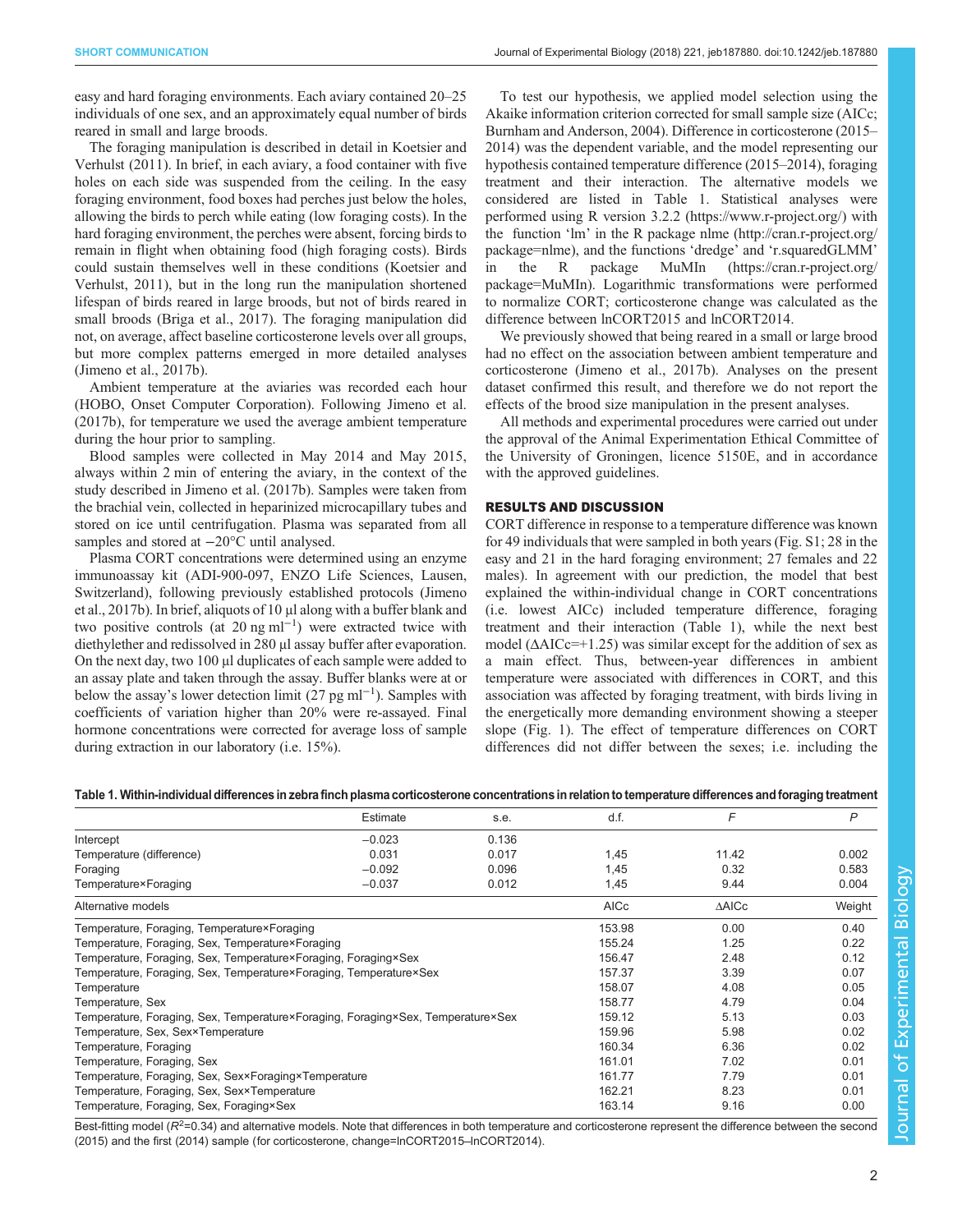<span id="page-2-0"></span>

Fig. 1. Relationship between the difference in plasma corticosterone (CORT; ng ml<sup>−1</sup>) and the difference in ambient temperature at sampling (within-individual approach) in zebra finches under different foraging conditions. (A) Easy (N=28) and (B) hard (N=21). Changes in both temperature and CORT represent the differences between the second (2015) and the first (2014) sample (CORT values were ln transformed, change=lnCORT2015–lnCORT2014).

interaction between sex and foraging treatment or temperature resulted in poorer model fits (ΔAICc>5.9). The lack of an interaction with sex is in agreement with our earlier results collected under temperature-controlled conditions ([Jimeno et al.,](#page-3-0) [2017a](#page-3-0)). Removing the interaction between foraging treatment and temperature difference from any of the models always increased AICc values ( $\triangle AICc$ >4). Thus, when experiencing natural variation in ambient temperature, individuals that had to expend more energy to forage (i.e. fly more to obtain food) showed stronger CORT responses to variation in ambient temperature compared with individuals in the less demanding foraging environment.

The increase in metabolic demands induced by lower temperatures will require an increase in fuel supply (i.e. glucose, the main fuel molecule in birds) to match those needs. Glucose can be absorbed in the intestine during digestion, or synthesized in the liver from glycogen or fat reserves (Braun and Sweazea, 2008). As GCs are required for the latter process, a correlation between energetic (i.e. glucose) needs and GCs may only be detected when individuals do not have access to food, or when access to food is energetically costly, as in our hard foraging treatment. Glucose synthesis and mobilization may also be needed when food is easily available but the short-term energetic demands are too high to be fulfilled by current absorption from food; however, further research is needed to test this idea and the involvement of the glucose mobilization processes. Nevertheless, this strong effect of the

foraging costs, together with reliance on cross-sectional measurements, could partly explain the inconsistency between studies testing for correlations between metabolism and GCs (e.g. [Wikelski et al., 1999; Buehler et al., 2012\)](#page-3-0).

Our results can be integrated into the allostasis model ([McEwen](#page-3-0) [and Wingfield, 2003](#page-3-0)), which provides a framework for understanding GC secretion through modelling the energetic requirements of an individual in relation to the energy available in its environment. This model incorporates concepts that allow replacing the controversial word 'stress' (Blas, 2015). Allostatic load is the cumulative energetic requirement of an organism (the 'workload') at a particular moment, including predictable and unpredictable demands. Meanwhile, allostatic overload is defined as the state in which energy requirements exceed the capacity of the animal to replace that energy from environmental resources. According to this theoretical framework, birds in a hard foraging environment would have a higher allostatic load compared with birds in an easy foraging environment, because the energy required to obtain food will be higher in the hard foraging environment. This difference will be larger at colder temperatures, because birds need to allocate more energy to thermoregulation, and at very low temperatures the individuals in the hard foraging treatment will have a higher risk of experiencing allostatic overload unless energy-saving mechanisms such as hypothermia are triggered (Briga and Verhulst, 2017).

In conclusion, our findings underline the importance of accounting for variation in energy metabolism when interpreting variation in glucocorticoid concentrations. More generally, the present study illustrates the importance of investigating variation in ( physiological) traits in multiple environments that differ in ecologically relevant variables, particularly in laboratory conditions, which usually differ strongly from the environment in which the trait evolved.

#### Acknowledgements

We thank Sabine Jörg for expertly running all assays, and students who helped in the sampling sessions.

#### Competing interests

The authors declare no competing or financial interests.

#### Author contributions

Conceptualization: B.J., M.H., S.V.; Methodology: B.J., M.H., S.V.; Software: B.J.; Validation: B.J., S.V.; Formal analysis: B.J., S.V.; Investigation: B.J.; Resources: M.H., S.V.; Data curation: B.J., S.V.; Writing - original draft: B.J.; Writing - review & editing: B.J., M.H., S.V.; Visualization: B.J., M.H., S.V.; Supervision: M.H., S.V.; Project administration: M.H., S.V.; Funding acquisition: M.H., S.V.

## Funding

B.J. was funded by the University of Groningen (Rijksuniversiteit Groningen) and the Max Planck Institute for Ornithology (Max-Planck-Institut für Ornithologie). Hormone assays were funded by the Max Planck Society (Max-Planck-Gesellschaft) (M.H.).

# Supplementary information

Supplementary information available online at <http://jeb.biologists.org/lookup/doi/10.1242/jeb.187880.supplemental>

#### References

- Blas, J. (2015). Stress in birds. In Sturkie's Avian Physiology (ed. C. G. Scanes), 6th edn, pp. 769-810. Elsevier.
- Braun, E. J. and Sweazea, K. L. [\(2008\). Glucose regulation in birds.](http://dx.doi.org/10.1016/j.cbpb.2008.05.007) Comp. [Biochem. Physiol. B Biochem. Mol. Biol.](http://dx.doi.org/10.1016/j.cbpb.2008.05.007) 151, 1-9.
- Briga, M. and Verhulst, S. [\(2017\). Individual variation in metabolic reaction norms](http://dx.doi.org/10.1242/jeb.160069) [over ambient temperature causes low correlation between basal and standard](http://dx.doi.org/10.1242/jeb.160069) [metabolic rate.](http://dx.doi.org/10.1242/jeb.160069) J. Exp. Biol. 220, 3280-3289.
- [Briga, M., Koetsier, E., Boonekamp, J. J., Jimeno, B. and Verhulst, S.](http://dx.doi.org/10.1098/rspb.2016.2287) (2017). [Food availability affects adult survival trajectories depending on early](http://dx.doi.org/10.1098/rspb.2016.2287) [developmental conditions.](http://dx.doi.org/10.1098/rspb.2016.2287) Proc. R. Soc. B 284, 20162287.